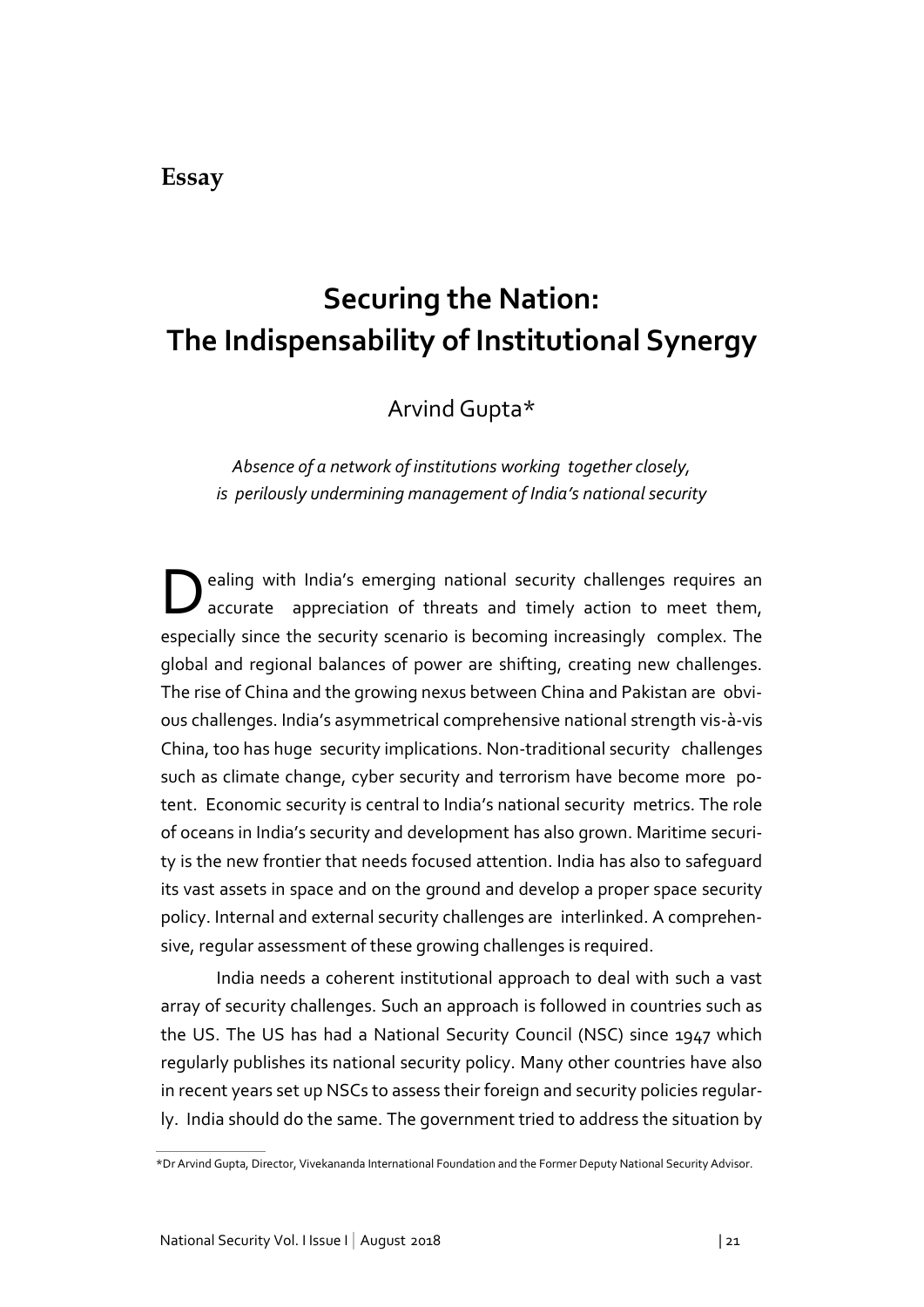creating the NSC in 1999, when a holistic approach to national security was first taken. The NSC, an advisory body, has been in existence for nearly 20 years but it does not publish any national security assessment or policy paper. It is a good time to review its overall functioning and make the changes necessary to make it more effective.

In order to deal with the multiplicity of threats, challenges and risks, a critical appraisal of the institutions managing national security is essential. The institutions of national security in the present form do not lend themselves to multi-disciplinary coordination and synergy. This is the main

inhibiting factor that comes in the way of creating an efficient system of national security.

### **The Institutional Arrangement**

In the Indian context, security is handled primarily by the Ministries of Defence, Home, External Affairs and their agencies and affiliated institutions. The Cabinet Committee on Secu-

**The institutions of national security in the present form do not lend themselves to multidisciplinary coordination and synergy.** 

rity is the highest body for taking decisions on national security. The Prime Minister's office also plays a critical role in this area. The states are responsible for their own law and order. However, such neat divisions of responsibility are not conducive to dealing with national security challenges that are crosscutting and multi-disciplinary.

Apart from the ministries, multiple agencies are involved in dealing with national security issues, albeit in a piecemeal fashion. The principal national security institutions are: the army, the navy, the air force, the Defence Research and Development Organisation (DRDO), the police, intelligence, space agencies, and institutions dealing with science and technology, infrastructure and economy. In addition, there are vital organisations such as the Ministries of Commerce, Industry, Energy and Power, the stock market, banks, and agencies dealing with white-collar crimes. In brief, national security today cannot be seen in isolation from other aspects of national development. Security and economy are becoming increasingly inter-twined.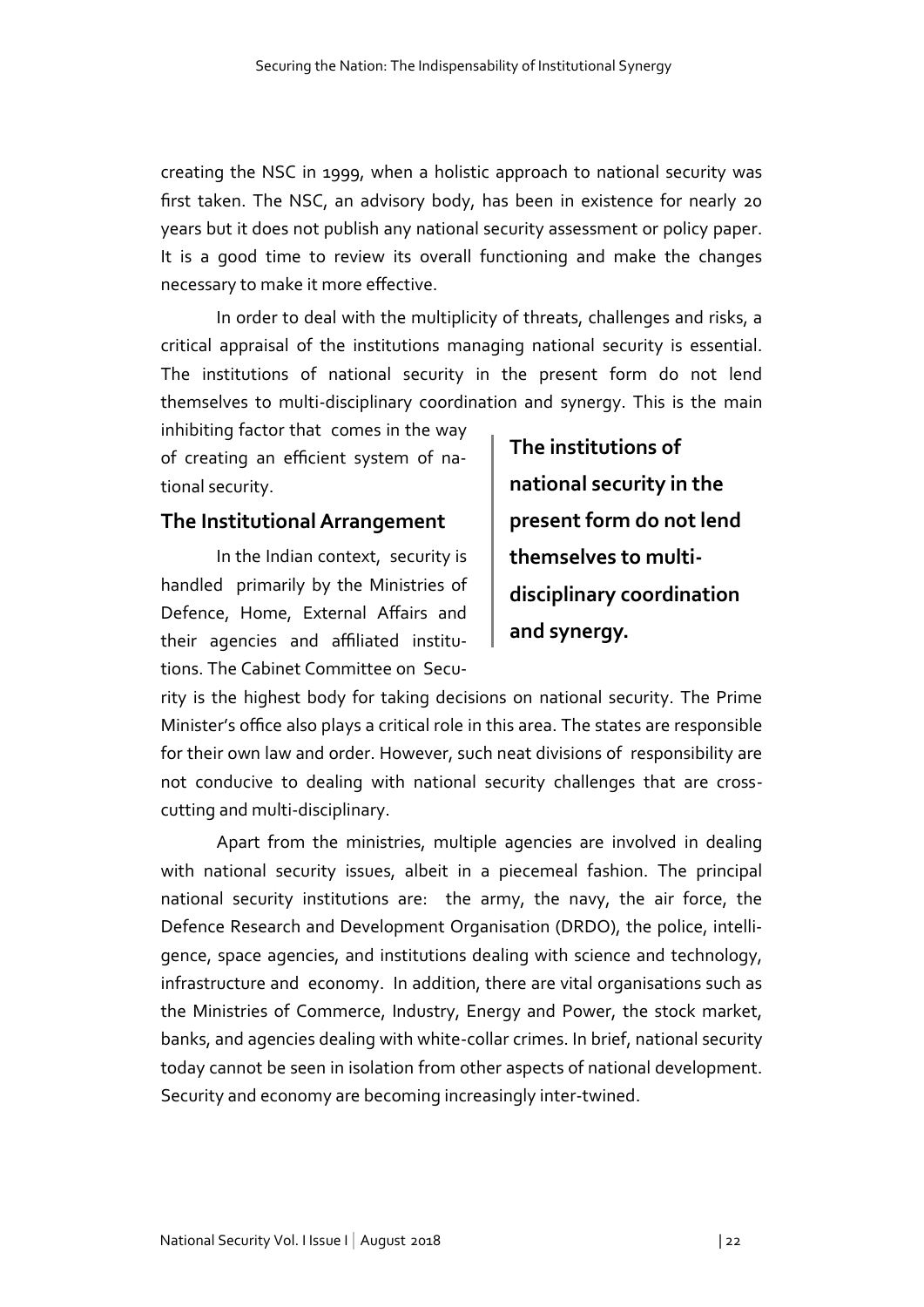Following the Kargil war, the Kargil Review Committee suggested a comprehensive review of national security and suggested the way forward for reforming the national security management systems. The government set up four task forces for intelligence, defence, internal security and border management reforms. The recommendations were studied by a group of ministers (GOM), who came up with over 300 recommendations that were placed in the Parliament for a comprehensive reform of the national security architecture. Some recommendations were implemented and others were not. The creation of the Chief of Defence Staff (CDS) was one recommendation on which the government has yet to take a decision. In 2012 the Naresh Chandra Committee on National Security reviewed the implementation of the GOM report and made further suggestions and recommendations. The government also set up various committees to look into specific aspects of national security, and they too made several recommendations.

In brief, there has been no dearth of recommendations on how to reform the national security management system and make it more effective. However, the implementation has been tardy. Often this has been due to lack of political will. This is certainly true of a major recommendation like the institution of a Chief of Defence Staff to improve coordination and synergy between the different wings of armed forces, as well as between the armed forces and the government. In the meantime, new security challenges have emerged. We need new approaches and new institutions to deal with these challenges.

The experience of the last 20 years shows that institutions are critical to the management of national security. Many new institutions have been created in recent years. These include: Integrated Defence Staff (IDS), National Technical Research Organisation (NTRO), Defence Intelligence Agency (DIA), National Information Board (NIB); Nuclear Command Authority, Financial Intelligence Unit (FIU), Multi Agency Centre (MAC), National Cyber Security Coordinator (NCSC), and the Defence Planning Committee (DPC) to name a few. Many existing institutions such as intelligence organisations, central armed police, etc., have been strengthened. The expenditure on internal security too has gone up ten times during 2000-2018. Yet, these steps are not enough for creating effective institutions. The critical point is that institutions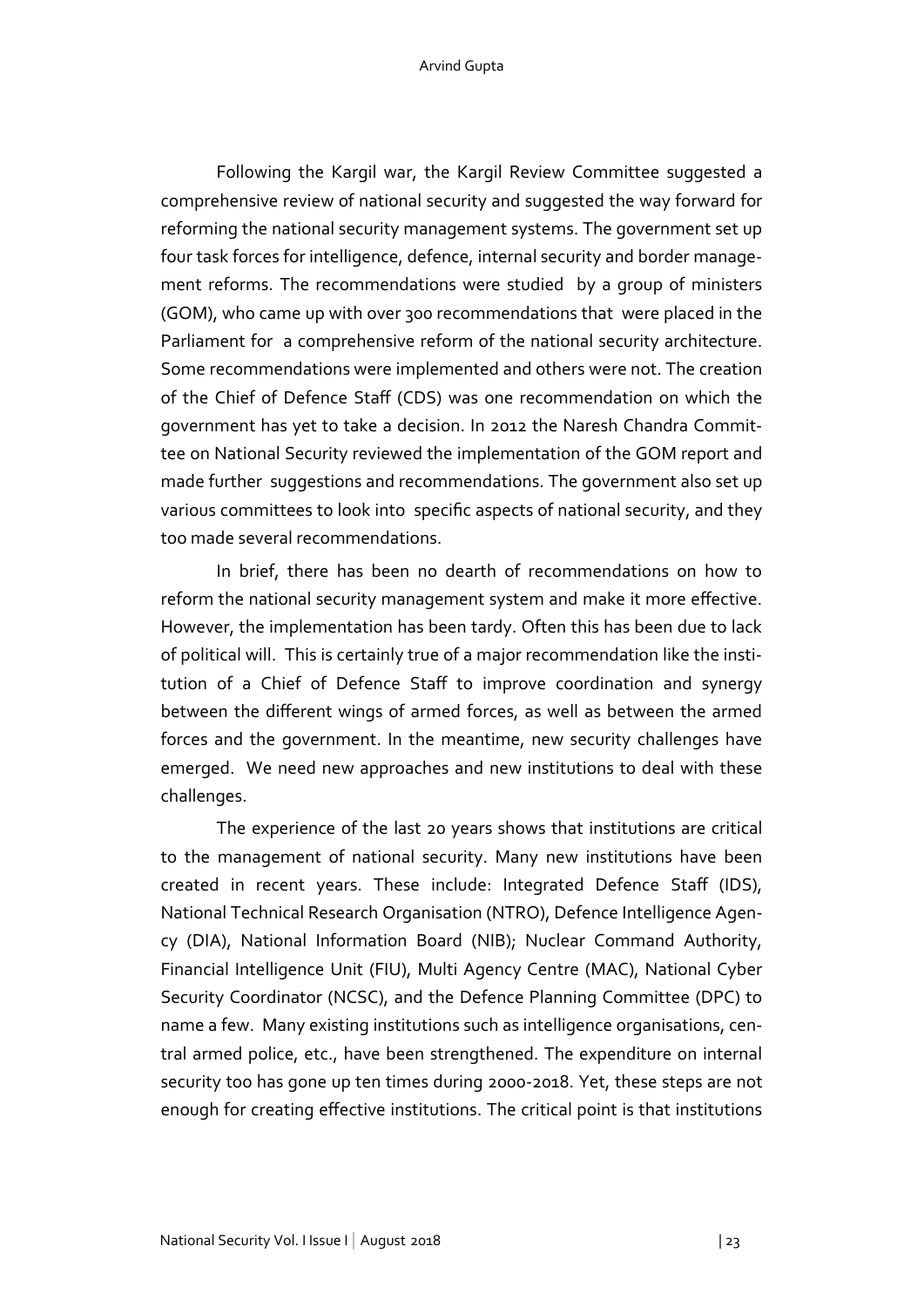require effective leadership, adequate resources and trained manpower. Even more critical is inter-institutional synergy.

India cannot escape the fact that new institutions are required to deal with new challenges. For instance, the challenge of cybersecurity requires a totally new approach, different from the traditional silo-based institutional functioning. New Delhi has not even started thinking seriously in terms of

**Even as the defence budget of China rises to nearly \$ 180 billion, the Indian defence budget is at around \$ 40 billion and constitutes only 1.49 per cent of GDP- - which is the lowest ever as a proportion of GDP.**

ensuring the security of assets in space and on ground, on which the country's development relies so heavily.

While India has created a lot of national security institutions, it does not as yet have a proper mechanism to synergise their activities. The government structures function in isolation. The coordination takes place mostly at the highest level, which is not the proper way because senior functionaries do not have the time to go into nitty-gritty of national security. It is for this reason that coastal security continues to suffer despite the 26/11 terrorist attack. The government has not been able to put in

place an overarching institution that could coordinate coastal security, in spite of the efforts of the NSC.

Even as the defence budget of China rises to nearly \$ 180 billion, the Indian defence budget is at around  $\frac{1}{2}$  40 billion and constitutes only 1.49 per cent of GDP-- which is the lowest ever as a proportion of GDP. It is a moot point whether with such low spending India can ever hope to bridge the power asymmetry with China. This is also true in the area of innovation and R&D. China currently spends more money on innovation than on defence.

India needs to bear in mind that there is a close nexus between a desperate Pakistan and an assertive China. This can have unforeseen consequences for India. The two countries are likely to coordinate their military actions in case of a military conflict. Synergy between the three wings of the military is absolutely essential for dealing effectively with the threats posed by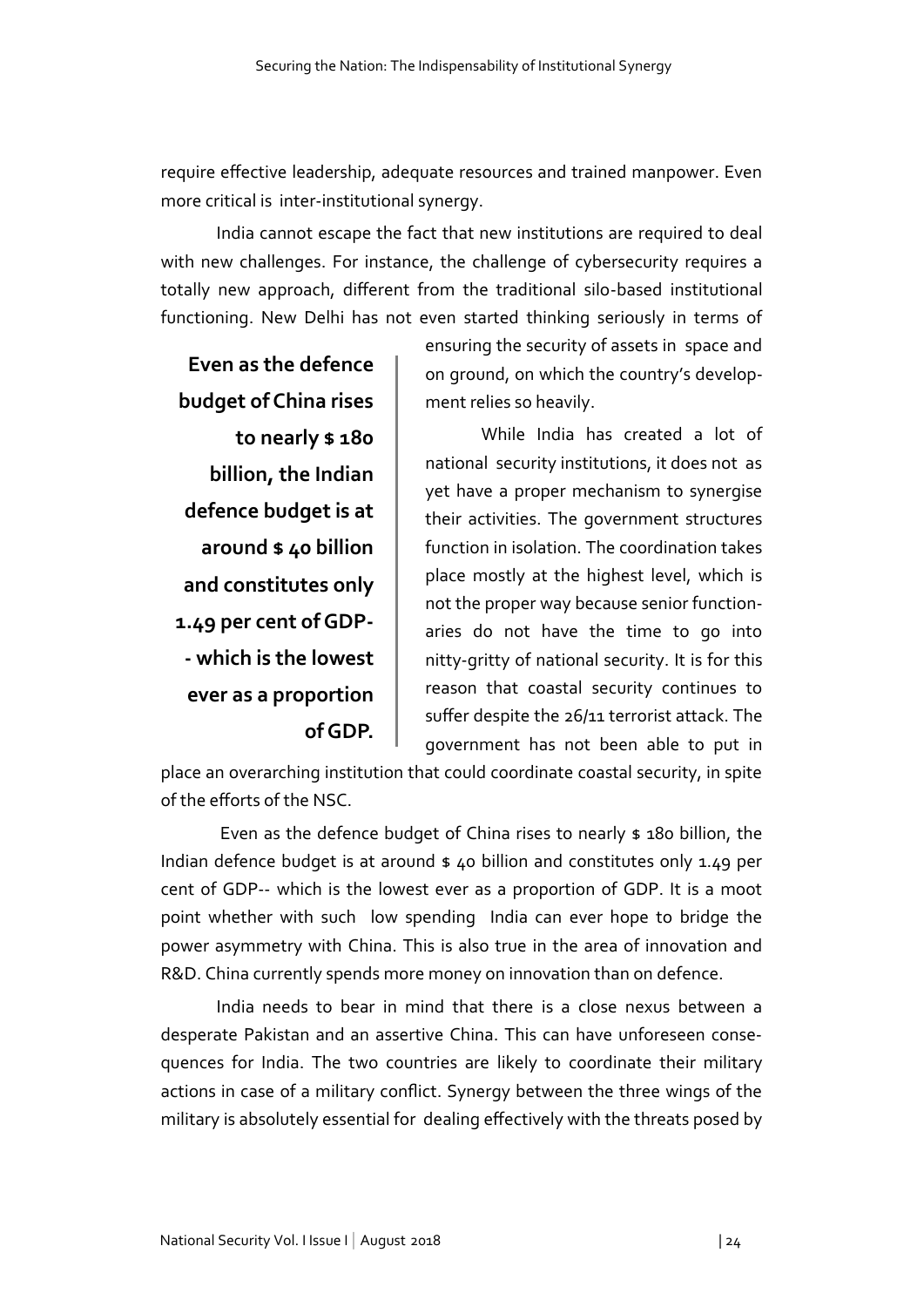the China-Pakistan alliance. What exists at present are three services, with separate doctrines, that have little connect with each other. This needs to change.

## **Defence Planning**

It is not just a question of resources, but how they are allocated. Defence planning has been a weak point in defence management. In the absence of an overarching institution in the higher defence organisation, prioritising resources amongst the three services and coordination of their activities become difficult. That is where the CDS could play a role. The recommendation has been pending since 2001, when it was first made by the GOM. The govern-

ment has recently set up a Defence Planning Committee (DPC) under the National Security Advisor to fill the gap. The DPC will consist of representatives of MOD, MEA, the armed forces and the Finance Ministry. How this institution would fare remains to be seen. The key to its success will be the powers it is given to enforce reforms. These have not yet been spelt out.

**It takes nearly 5 to 10 years for a defence contract to be signed and concluded after the floating of the request for information.** 

An analysis of the recent defence budget reveals the continuing structural problems in resource allocation and spending. In the case of the Army, which accounts for nearly 50 per cent of the total defence budget, most of the resources are spent on revenue items. Relatively little is left for modernisation and capital expenditure. Whatever is allocated is spent on committed liabilities. Relatively little is for new acquisitions. The situation is a little better for the Air Force and the Navy. However, the major impediment for the armed forces has been the acquisition process, which has yet to be made efficient despite many efforts in this direction. It takes nearly  $5$  to 10 years for a defence contract to be signed and concluded after the floating of the request for information. During this timeframe, the technologies become obsolete. Due to the innumerable scandals in defence purchases, the bureaucracy has become extremely cautious and risk averse. The pernicious practice of opting for the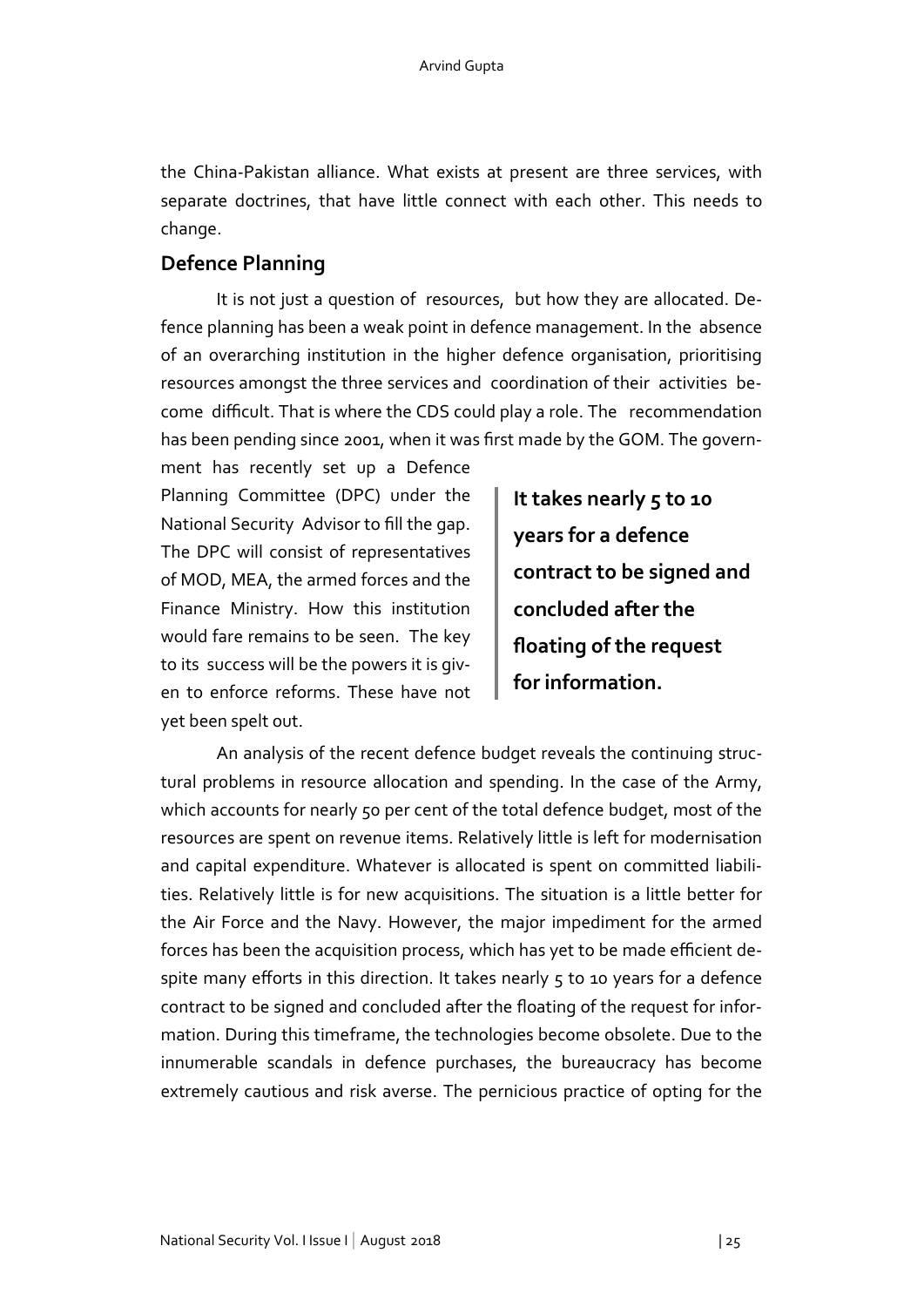lowest tendered equipment, even that which is high-tech, has also resulted in substandard acquisitions.

Today India imports nearly 60 to 70 per cent of its defence requirements. At times of crisis, this dependence can be a vulnerability. The supply of spare parts and maintenance of imported equipment is costly. The alternative is indigenisation. Unfortunately, except for some systems, indigenisation efforts have been largely unsuccessful. The ecosystem required to bring technologies from lab to production is deeply flawed and innovation ecosystem in the country as a whole is weak. India's R&D expenditure, as a percentage of GDP, is among the lowest in the world for a country of its economic and military size and aspirations. The link between the government, academia and industry is inadequate. The start-up programme is a good beginning, but there is a high rate of failure in start-ups.

The government has recently released a draft defence production policy and put it up for public comments. A cursory glance at the draft policy reveals that the basic issue of how to involve the private sector in defence production has not been addressed. In its present form, the new draft defence production policy is not going to make much difference unless the fundamental issues such as: orders, sustainability of orders, providing a level playing field for the public and private sectors, boosting research and development, and addressing the skills shortages, are effectively dealt with.

Defence diplomacy is an important component of overall diplomacy. One of the sub committees of the DPC is supposed to look into this. However, adequate resources are needed for effective defence diplomacy. The recommendations made by an NCSC Task Force on how to improve India's defence diplomacy have not been implemented. As India begins to seriously embrace strategic partnerships and security cooperation defence diplomacy will play a much larger role in India's overall diplomacy.

## **Civil-Military Relations**

Civil military relations in India are also in need of an overhaul. The previous Task Forces had suggested a genuine integration of the forces with the MOD for decision-making purposes. The bureaucracy, untrained in security analysis, is unable to appreciate the requirements of the military. While an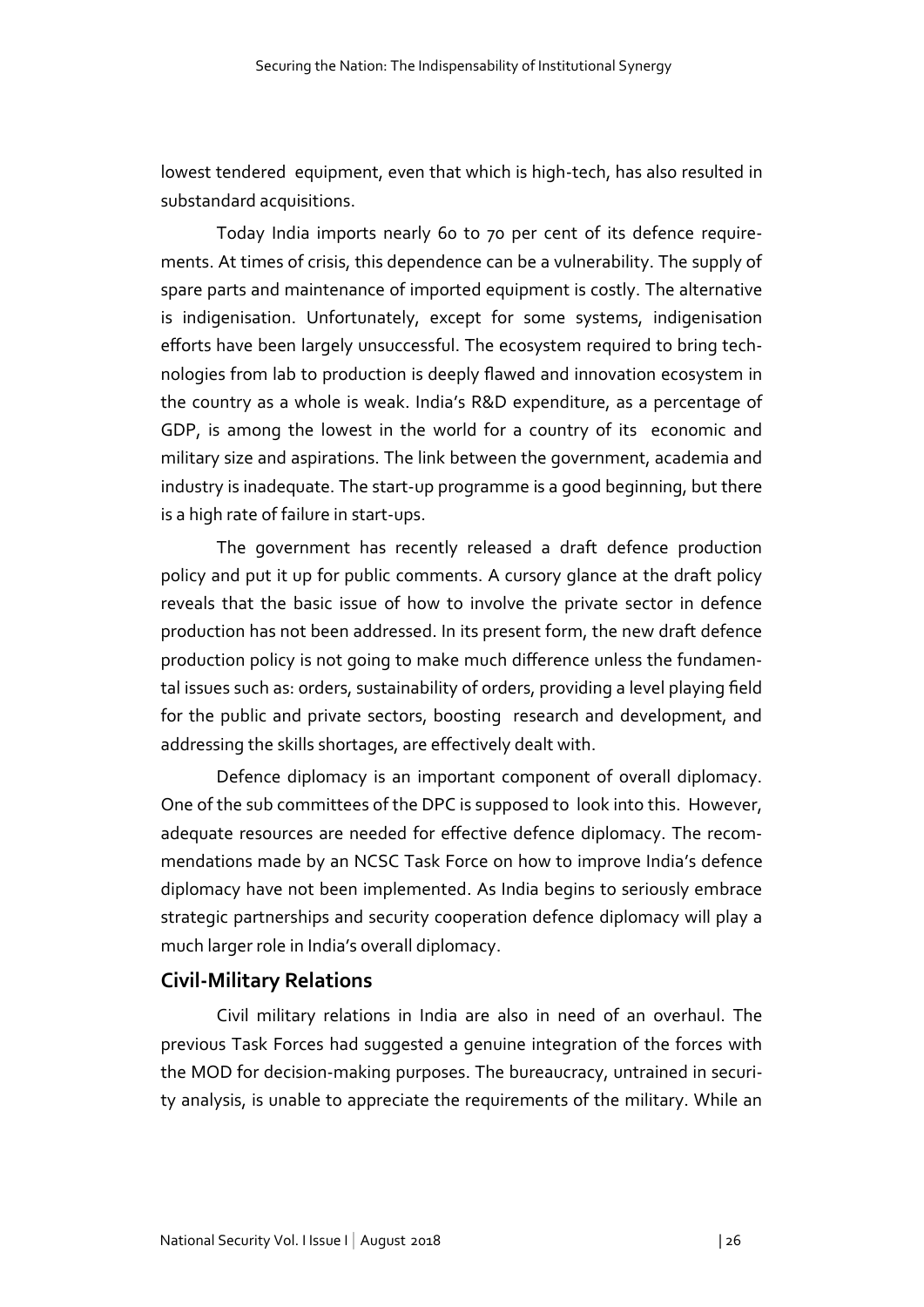Integrated Defence Staff has been created, it works outside the structures of the MOD.

Procurement too has been the bane of India's defence modernisation. From time to time suggestions have been made for setting up a professional defence procurement agency, which can study the problem of slow procurement in a holistic manner. This will require a restructuring of the procurement wing of the MOD. Suggestions have been made to involve professionals in the process, as is the case in other countries. So far, this recommendation has not been accepted. The result is that the country is stuck with archaic procurement procedures, in which procedure takes precedence over national security.

The synergistic working of the forces is equally important. While some steps have been taken in this direction, as for instance in the setting up of a tri-services command at Andaman and Nicobar and a joint corps, genuine synergy has yet to emerge. In order to deal with the issues of cyberspace and space security, we need to encourage combined operations. Here, the initiative is to be taken by the military. A CDS, would be able to better facilitate synergy among the forces.

Training is an essential part of military preparedness in conditions of modernisation. As new technologies are introduced, training becomes even more important. Joint training commands are needed. There is also a need for well thought out tri-service doctrines for war fighting. In recent years the forces have come up with separate doctrines. While these are useful documents, it is the joint and synergistic working within the military that will win wars in the future.

#### **Threat Assessment**

An accurate assessment of national security threats is needed. It would be tragic if India's armed forces continue to procure platform and systems for wars that may never be fought. There has to be an adequate understanding of the changing nature of warfare. The Office of Net Assessment (ONA) in the MoD is too weak and inadequately staffed to undertake this task. Think tanks have to be co-opted to make long term assessments.

Cyber warfare is a case in point, for which India has to be adequately prepared. A national capability to fight cyber wars and to defend critical infrastructure, however, is yet to be built. There are no norms in cyberspace. It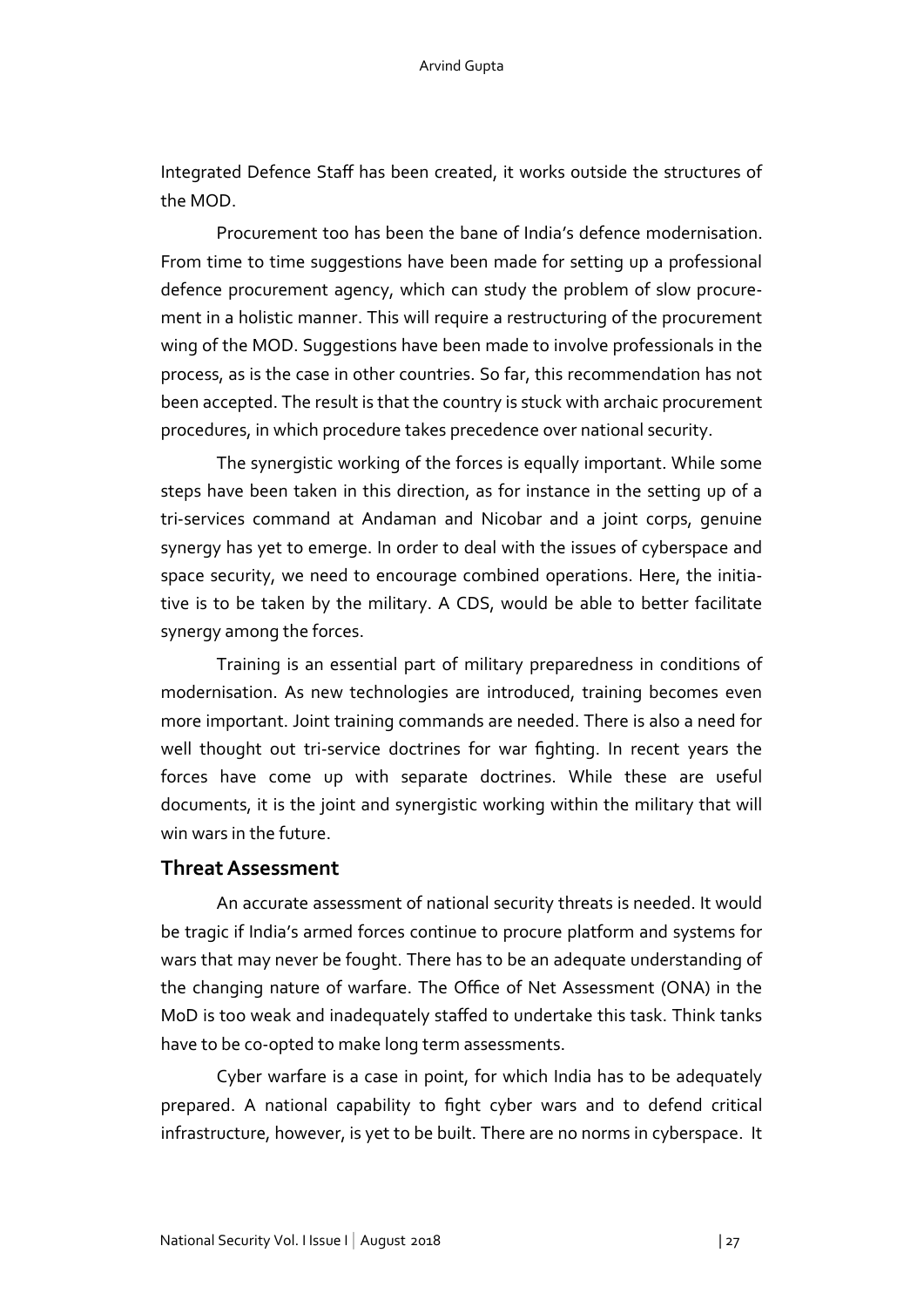is constantly expanding and fast becoming unmanageable. Both state and non-state actors are active in cyberspace. Many of India's new generation vulnerabilities are in the cyberspace. India needs to build defensive and offensive capabilities for fighting cyber wars. A beginning has been made, but much more needs to be done.

Information war is becoming an extremely important aspect of overall war-fighting and for maintaining law and order. Social media has emerged as a potent propaganda tool which can be used by state and non-state actors alike. Strategic communication is an equally important part of war fighting. The

**Many of India's new generation vulnerabilities are in the cyberspace.**

country does not have adequate institutions to deal with its strategic obligations. The efforts are episodic and centred on specific incidents. China on the other hand is constantly projecting its views across the world, especially in India's neighbourhood.

It is also vital to build up the strategic infrastructure in the border regions. Here there is much catching up to be done. Not only is the terrain difficult, but the existing institutions such as the Border Roads Organisation (BRO), also need to be strengthened.

### **Internal Security**

The internal security scenario has undergone a sea change in recent decades. Terrorism, insurgencies, communalism, caste-related violence, left-wing activism, law and order problems and white-collar crimes are the common threats with which the law enforcement agencies have had to grapple. Societal tensions often escalate into violence. There has been needless loss of life in various agitations in the country over the last few years. Meanwhile, there are new emerging challenges, such as: radicalisation, cybercrime, misuse of social media, political violence, narcotics and drugs, flash mobs, unrest on campuses, crimes against women, violence among social groups, agitations over jobs and reservations, misuse of crypto currencies, crimes in the dark web, vulnerability along the coasts, illegal fishing and so on. The security institutions are ill-prepared to deal with these diverse array of threats.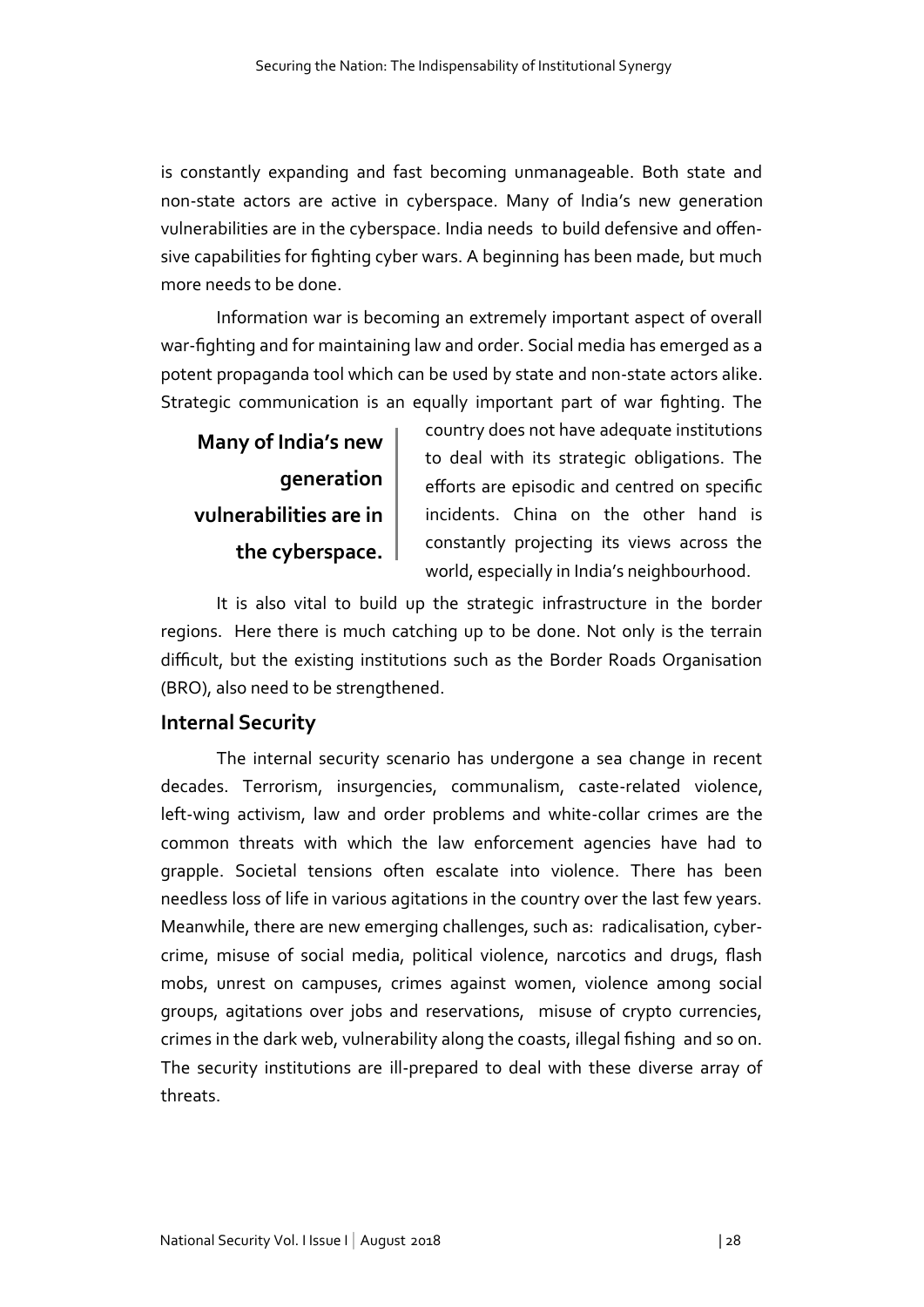#### Arvind Gupta

Police and paramilitary forces are essential for maintaining internal security. Both systems need major reforms so that the forces can be effective, and yet the reforms have been languishing for decades. The recommendations of the Dharmavira committee made in 1979 have still not been implemented. Since then, many more committees have recommended an overhaul of the police and criminal justice systems. The progress in implementation has been extremely slow. Meanwhile, the police have often been politicised. The conditions in which the policemen live are abysmal. Duty hours are long and there is no motivation for them to work professionally. The states are not spending enough money – less than one per cent of their budget – on police infrastructure and the police force. The public have a negative image of the police on the one hand, and fear of law enforcement agencies is dissipating. Angry mobs often clash with the forces causing casualties. We have seen this happening in the incidents of stone pelting in Jammu and Kashmir. Training is inadequate for dealing with the traditional and new challenges.

What is to be done is known to everyone. Yet, little is being done to reform the police system. The police modernisation budget was allocated to complement the low spending by the state governments, on their police forces. But even the police modernisation budget -- presently at about Rs 8 billion-- is barely sufficient to modernise the police forces in any meaningful manner.

Some of the central armed police forces – Central Reserve Police Force (CRPF), Border Security Force (BSF), Indo-Tibetan Border police (ITBP), Sashastra Seema Bal (SSB), Assam Rifles, Central Industrial Police Force (CISF) – have undergone massive expansion in the last few years because of the multiple internal security challenges across the country. These forces are frequently requisitioned by states. They are also deployed for ensuring security during India's many and frequent elections. The regular use of these forces indicates that the state governments are unable to deal with the various security challenges. The total strength of the paramilitary forces today is touching a million. Nearly Rs. 600 billion are being spent on paramilitary forces. Their strength is likely to grow as internal security challenges multiply. Their combined budget has gone up by more than ten times in the last 15 years. The budget of the MHA has also gone up in the same proportion.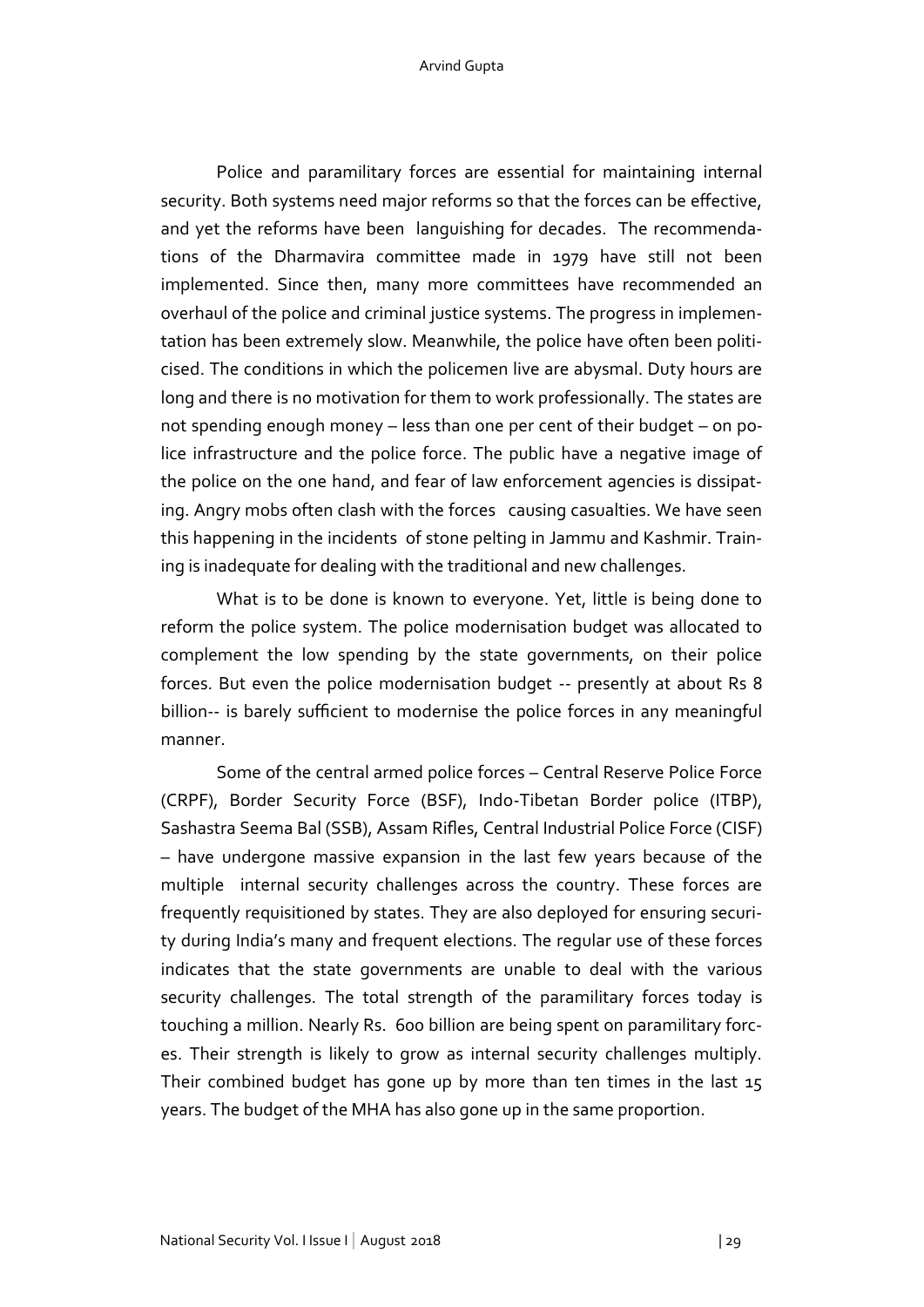Border management and coastal security have emerged as major security issues in recent years. The BSF is responsible for managing the fence along the Indo-Pak and India- Bangladesh borders. So far the 'one border, one force' principle has been followed. However, this may change in the coming years. The infrastructure at the borders is of low quality, often worse than on the other side of the border. Many border areas are getting depopulated, as for instance in the Northeast. At the same time the border areas in West Bengal, Assam, Punjab, and Jammu region are highly populated. In some areas, the shelling from across the border repeatedly disrupts the life of border populations. The needs of the border populations have to be met urgently and expeditiously. The key aspect of border management is the welfare of the population on the borders, which is often neglected. In the absence of this critical effort, border management can only be a half exercise.

Left-wing extremism, and insurgency in parts of Jammu and Kashmir and Northeast India, have been dealt with by paramilitary forces. Many of the issues that give rise to conflicts are political in nature. It is essential that the government's control over the situation on the ground remains effective at all

**In 2013 India formulated a cybersecurity policy and a cybersecurity assurance framework for the country.** 

times. The forces must be well trained, motivated and equipped. The issues confronting the paramilitaries are similar to those that other forces grapple with -- inadequate resources, training, leadership, synergy, decision-making and delay in procurement. Such conditions must not be allowed to go on.

## **Cybersecurity**

In 2013 India formulated a cybersecurity policy and a cybersecurity assurance framework for the country. There is now an institutional structure for cybersecurity. It consists of the National Cyber Security Coordinator in the NSCS, Cemputer Emergency Response Team (CERT), and the National Critical Infrastructure Protection Centre. The problem is that the institutions are as yet not strong enough. They are deficient in resources, technology and also lack coordination. Unlike other countries, such as the UK, the R&D expenditure on cybersecurity is inadequate. The government has provided a separate budget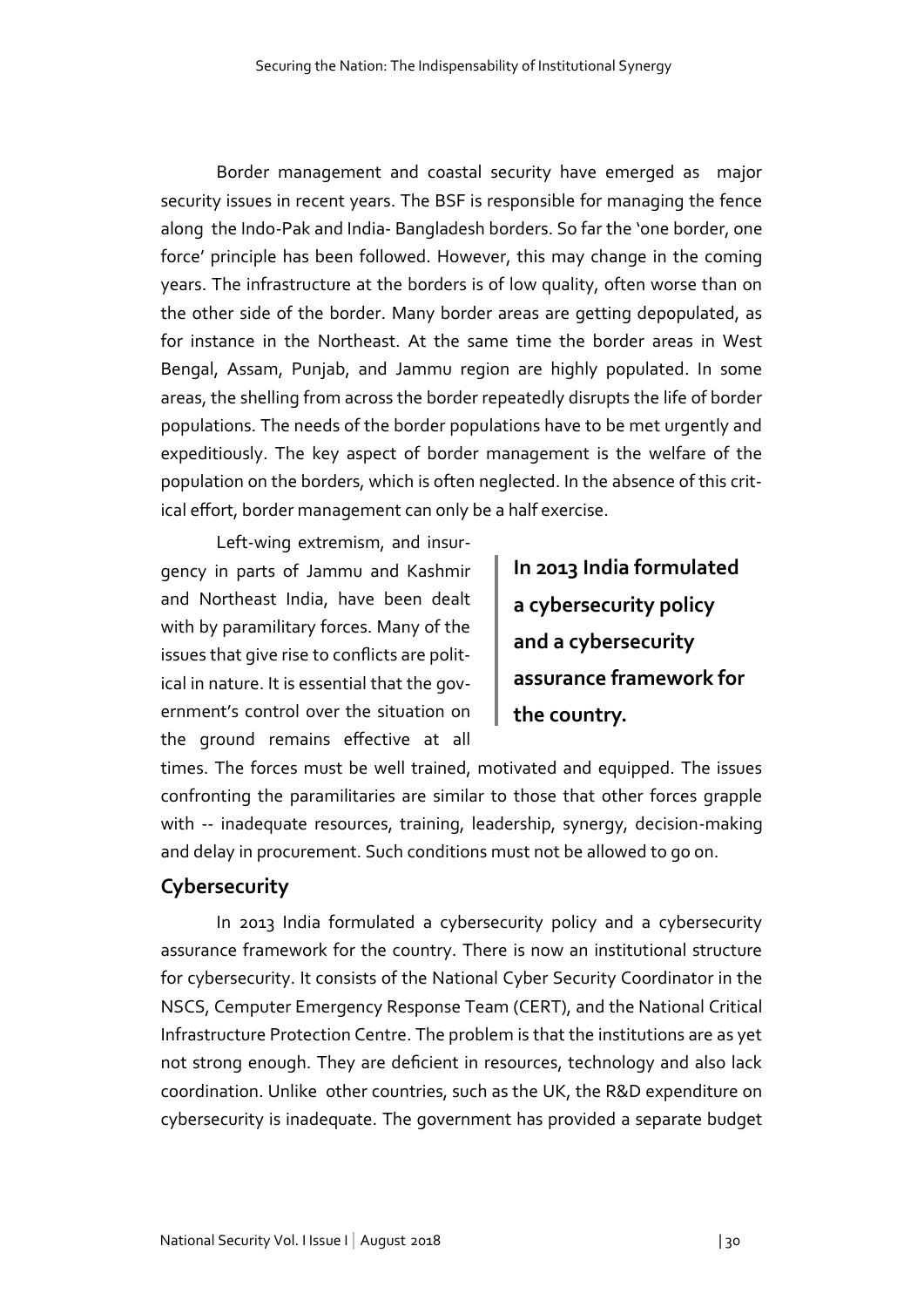for cybersecurity R&D to the NSCS. This is a major step forward. However, the capacity in the country to undertake cybersecurity R&D too is inadequate. Research has to be converted into products and technologies. The reality is well short of what is required. The cybersecurity industry currently imports a lot of hardware and software. Not enough testing facilities exist in the country to test the imported hardware and software. The components being used in critical networks are mostly of foreign origin. This constitutes a risk to national security.

India needs to pay greater attention to geospatial intelligence. In this field India's capabilities are limited. India's satellite programme is growing, but falls short of requirements. The synergy between satellite imagery and maps is inadequate. The base maps required for synergising the satellite images are also very limited. India needs to follow a liberal policy which would aid greater use of spatial information in day to day life.

#### **National Security Council**

There are four main ministries dealing with national security. They do not work together. The government set up a NSC in 1999. The post of National Security Advisor (NSA) was also created, along with a Secretariat (NSCS) and an Advisory Board (NSAB) comprising experts from outside the government. The NSA, NSCS, NSAB, and Special Protection Group are the key constituents of the NSC structure. While the NSA has become an indispensable part of the security system in the country, the other institutions are underutilised. The NSC meets infrequently. The NSC structures are not integrated with the allocation and the transaction of business rules. As a result, these institutions are not empowered enough to carry out their mandate. The advisory nature of the NSC also makes it ineffective and its expertise is utilised inadequately. The NSC can help in making assessments of the threats and opportunities. It can promote coordination and synergy among the various national security institutions. It also can be a focal point for security diplomacy with other countries. Unfortunately, the NSC, barring the NSA, has not been utilised fully.

An institutional approach to national security management is essential if India is to adequately deal with its complex security challenges. Deep-seated reforms are required in existing national security institutions. It needs to